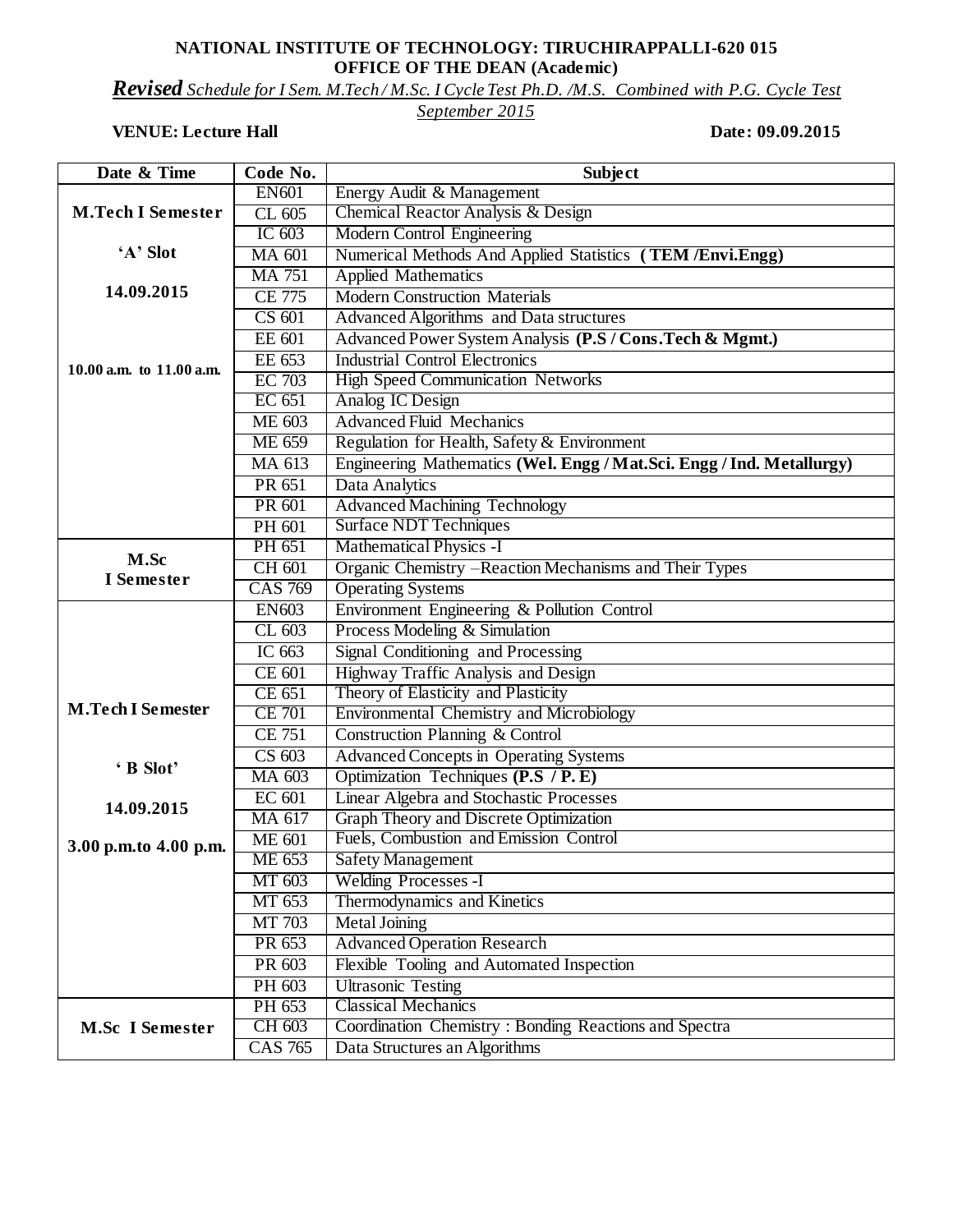| Date & Time              | Code No.       | <b>Subject</b>                                                  |
|--------------------------|----------------|-----------------------------------------------------------------|
|                          | EN 605         | Solar Energy Utilization                                        |
|                          | CL 624         | <b>Industrial Safety and Risk Management</b>                    |
|                          | CE 603         | Pavement Analysis and Design                                    |
| <b>M.Tech I Semester</b> | <b>CE 681</b>  | Advanced Concrete Technology (Strl. Engg)                       |
|                          | CE 703         | Physico- Chemical Process for water and Wastewater Treatment    |
| 'C' Slot                 | <b>CE 755</b>  | Contracts & Specifications                                      |
|                          | CS 653         | <b>Advance Networks Principles and Protocols</b>                |
| 15.09.2015               | EE 603         | <b>Power System Stability</b>                                   |
|                          | EE 641         | Digital Simulation of Power Electronic Systems                  |
| 10.00 a.m. to 11.00      | EC 605         | <b>Microwave Circuits</b>                                       |
| a.m.                     | EC 653         | <b>Basics of VLSI</b>                                           |
|                          | <b>ME 605</b>  | <b>Advanced Heat Transfer</b>                                   |
|                          | <b>ME 657</b>  | Safety in Engineering Industry                                  |
|                          | <b>MT 601</b>  | Design of Weldments                                             |
|                          | <b>MT</b> 701  | Foundry Technology                                              |
|                          | PR 655         | Analysis and Control of Manufacturing Systems                   |
|                          | PR 605         | <b>Advanced Welding Processes</b>                               |
|                          | PH 605         | Radiographic Testing and Radiation Safety                       |
|                          | PH 655         | <b>Quantum Mechanics</b>                                        |
| <b>M.Sc I Semester</b>   | CH 605         | <b>Quantum Chemistry and Graph Theory</b>                       |
|                          | <b>CAS 761</b> | Mathematical Foundations of Computer Science                    |
|                          | <b>EN 611</b>  | <b>Fuels and Combustion Technology</b>                          |
|                          | CL 611         | <b>New Separation Techniques</b>                                |
|                          | IC 601A        | <b>Measurement Systems</b>                                      |
|                          | $IC$ 601 B     | <b>Chemical Process Control</b>                                 |
|                          | CE 613         | <b>Pavement Materials</b>                                       |
| <b>M.Tech I Semester</b> | CE 653         | Matrix Methods of Structural Analysis                           |
|                          | <b>CE 714</b>  | Water and Air Quality Models                                    |
|                          | <b>CE 757</b>  | <b>Construction Personnel Management</b>                        |
| 'D' Slot                 | CS 617         | Principles of Cryptography                                      |
|                          | <b>EE</b> 618  | Fuzzy Systems (P.S / P.E)                                       |
| 15.09.2015               | <b>EC 802</b>  | Modeling and Synthesis with Verilog HDL (Com.sys / VLSI)        |
| 3.00 p.m.to 4.00 p.m     | MA 609         | <b>Mathematical Methods</b>                                     |
|                          | MA 611         | Probability and Statistics                                      |
|                          | MT 611         | Physical Metallurgy (Mat.Sci. Engg / Welding Engg / Indus.mett) |
|                          | PR 661         | Industrial Engineering and Productivity Management              |
|                          | PR 625         | <b>Manufacturing Management</b>                                 |
|                          | PH 657         | Electronics                                                     |
| <b>M.Sc I Semester</b>   | CH 607         | <b>Instrumental Methods of Chemical Analysis</b>                |
|                          | <b>CAS 763</b> | Computer Organization and Architecture                          |
|                          |                |                                                                 |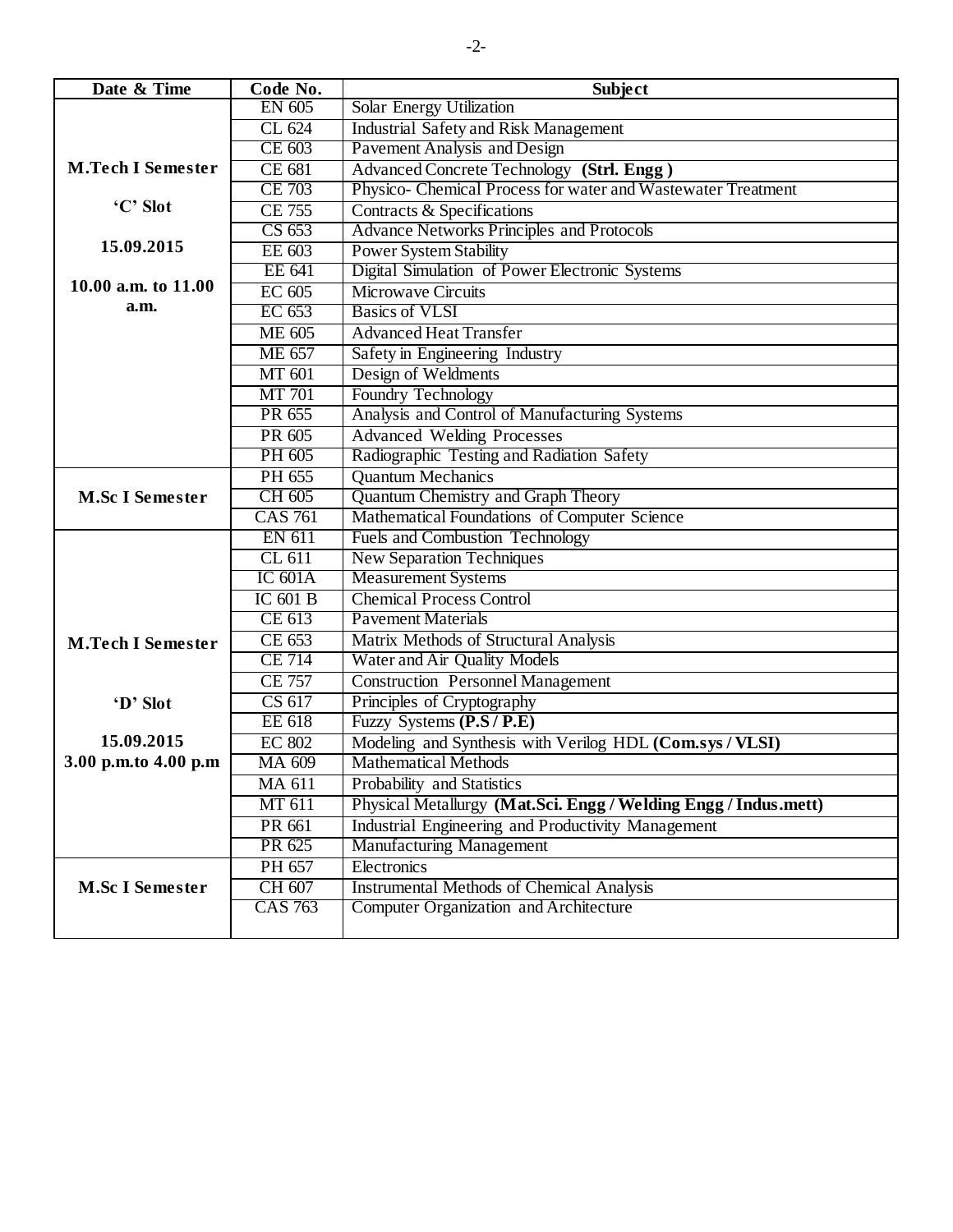| Date & Time                          | Code No.       | <b>Subject</b>                                                            |
|--------------------------------------|----------------|---------------------------------------------------------------------------|
|                                      | EN 617         | <b>Thermal Engineering</b>                                                |
| <b>M.Tech I Semester</b><br>'E' Slot | CL 625         | <b>Ecology for Engineers</b>                                              |
|                                      | IC 669         | <b>Soft Computing Techniques</b>                                          |
|                                      | <b>CE 611</b>  | <b>Geospatial Techniques</b>                                              |
|                                      | CE 661         | <b>Structural Dynamics</b>                                                |
| 16.09.2015                           | <b>CE 711</b>  | Solid and Hazardous Waste Management                                      |
|                                      | <b>CE 753</b>  | <b>Construction Economics &amp; Finance</b>                               |
| 10.00 a.m. to $11.00$<br>a.m.        | CS 605         | Parallel of Cryptography                                                  |
|                                      | EE 651         | <b>Power Converters</b>                                                   |
|                                      | <b>EC 803</b>  | Digital Signal Processing Structures For VLSI (Comy.sys / VLSI)           |
|                                      | ME 634         | Finite Element Methods in Heat Transfer Analysis                          |
|                                      | <b>ME 641</b>  | Design and Optimization of Thermal Energy Systems                         |
|                                      | ME 675         | <b>Safety in Material Handling</b>                                        |
|                                      | MT 651         | Electrical, Magnetic and Optical Materials (Mat.Sci.Engg)                 |
|                                      | MT 625         | Electrical aspects of Welding (Mat.Sci. Engg / Welding Engg / Indus.mett) |
|                                      | PR 664         | Design and Analysis of Experiments                                        |
|                                      | PR 624         | Tribology                                                                 |
|                                      | PH 611         | Digital Signal and Image Processing (M.sc Physics / NDT)                  |
| <b>M.Sc I Semester</b>               | CH 631         | <b>Medicinal Chemistry</b>                                                |
|                                      | <b>CAS 767</b> | <b>Database Management Systems</b>                                        |
|                                      | EN 627         | Instrumentation and Control in Energy Systems                             |
|                                      | CL 601         | Advanced Process Control (Chemical Engg./PCI)                             |
|                                      | HM 712         | Human Resource Management                                                 |
| <b>M.Tech I Semester</b>             | CE 669         | <b>Advanced Steel Structures</b>                                          |
|                                      | <b>CE 733</b>  | Remote Sensing and GIS for Environmental Applications                     |
| 'F' Slot                             | EE611          | Power Conversion Techniques (Con. Tech.Mgmt / P.S)                        |
|                                      | <b>ME 676</b>  | <b>Welding Technology</b>                                                 |
|                                      | CS 613         | Design and Analysis of Parallel Algorithms                                |
| 16.09.2015                           | EE 655         | <b>Linear and Nonlinear Systems Theory</b>                                |
|                                      | EC 603         | <b>Advanced Digital Signal Processing</b>                                 |
| 3.00 p.m.to 4.00 p.m.                | <b>EC 801</b>  | <b>Digital System Design</b>                                              |
|                                      | ME 607         | Analysis and Design of Pressure Vessels                                   |
|                                      | <b>ME 655</b>  | Occupational Health and Hygiene                                           |
|                                      | MT 614         | Design and Selection of Materials (Mat.Sci. Engg / Welding Engg /         |
|                                      | PR 666         | Indus.mett)<br>Lean & Agile Manufacturing                                 |
|                                      | PR 618         | <b>Materials Technology</b>                                               |
|                                      | PH 615         | <b>Material Characterization Techniques</b>                               |